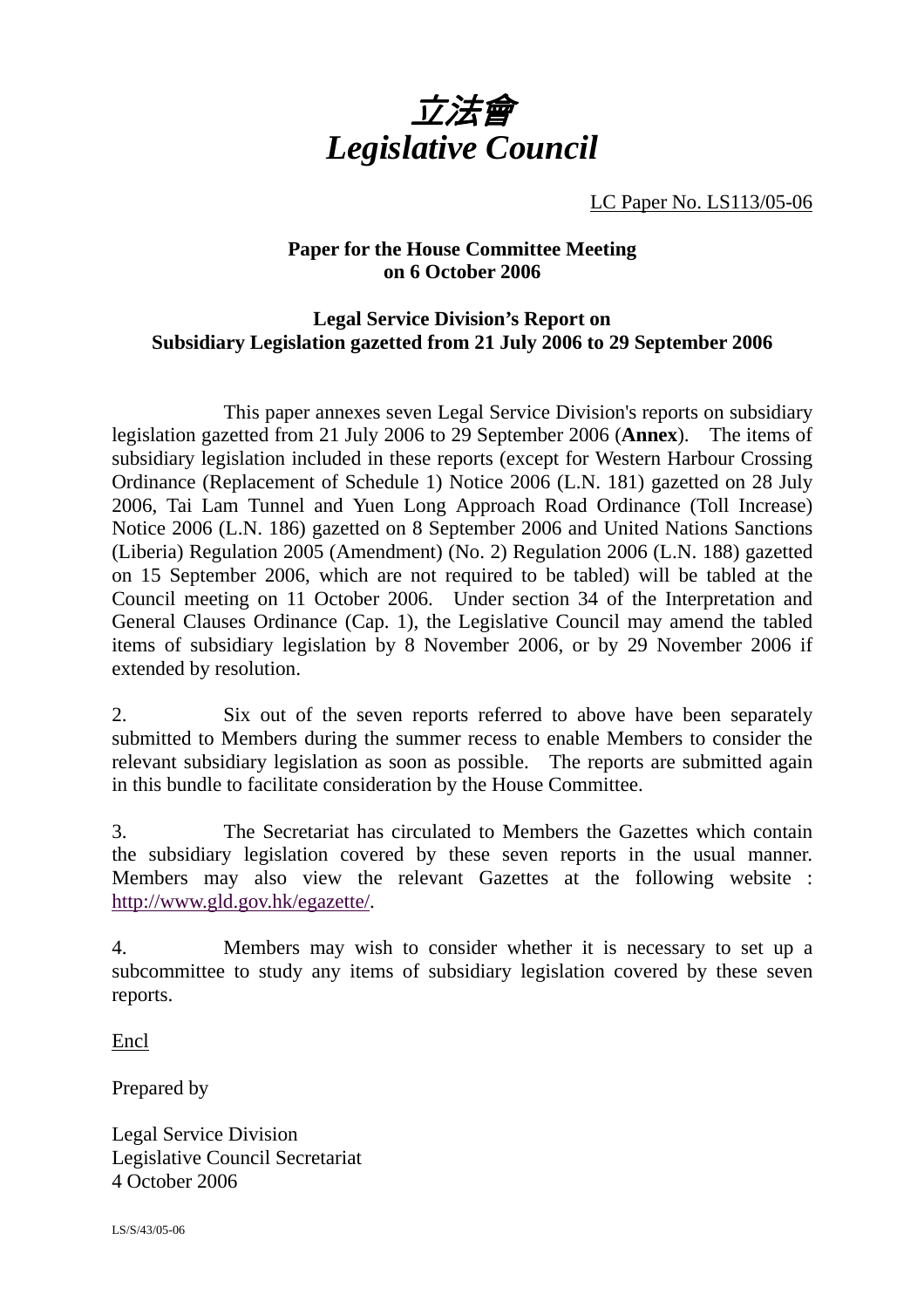#### **Annex**

## **Legal Service Division's Reports on Subsidiary Legislation gazetted between 21 July 2006 and 29 September 2006**

| <u>L.N. No</u> | <b>Item</b>                                                                                                          |
|----------------|----------------------------------------------------------------------------------------------------------------------|
| 180            | Designation of Libraries Order 2006                                                                                  |
| $*181$         | Western Harbour Crossing Ordinance (Replacement of Schedule 1)<br>Notice 2006                                        |
| 182            | Public Health and Municipal Services (Setting Aside Places for Use as<br>Public Pleasure Grounds) (No. 2) Order 2006 |
| 183            | Public Health and Municipal Services Ordinance (Amendment of Fourth<br>Schedule) (No. 2) Order 2006                  |
| 184            | Merchant Shipping (Limitation of Shipowners Liability) (Rate of<br>Interest) (Amendment) (No. 2) Order 2006          |
| 185            | Dentists Registration (Amendment) Ordinance 2006 (Commencement)<br>Notice                                            |
| $*186$         | Tai Lam Tunnel and Yuen Long Approach Road Ordinance (Toll<br>Increase) Notice 2006                                  |
| 187            | Legal Practitioners (Risk Management Education) Rules (Appointment<br>of Commencement Date) Notice 2006              |
| $*188$         | United Nations Sanctions (Liberia) Regulation 2005 (Amendment) (No.<br>2) Regulation 2006                            |
| 189            | Airport Authority Ordinance (Map of Restricted Area) (No. 2) Order<br>2006                                           |
| 190            | Clubs (Safety of Premises) (Exclusion) (Amendment) Order 2006                                                        |

\_\_\_\_\_\_\_\_\_\_\_\_\_\_\_\_\_\_\_\_\_\_\_\_\_\_\_\_\_\_\_\_\_\_\_\_\_\_ \*not required to be tabled and not subject to amendment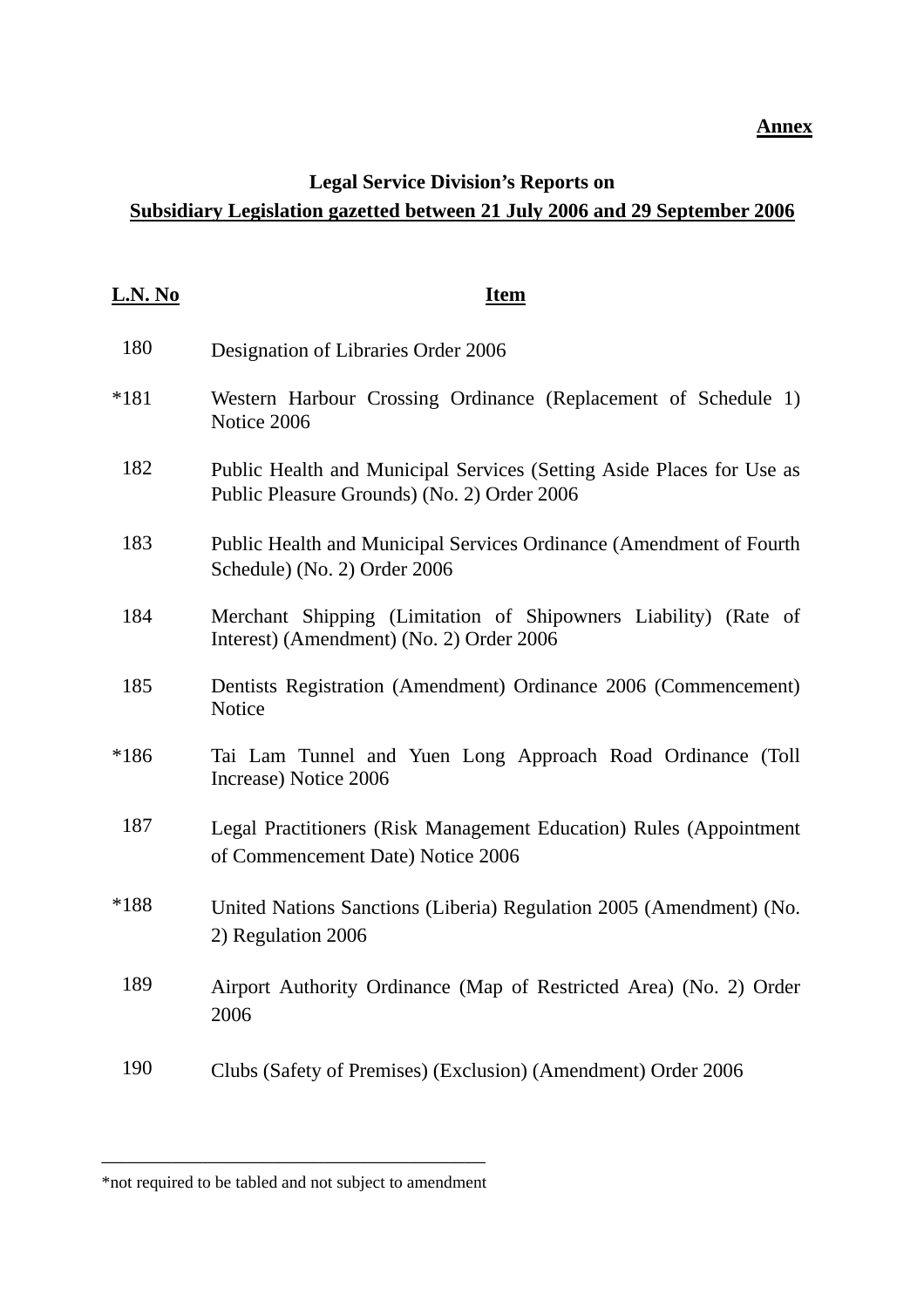

## **Legal Service Division Report on Subsidiary Legislation Gazetted on 21 July 2006**

| <b>Date of Tabling in LegCo</b> : 11 October 2006 |                                                                                                     |
|---------------------------------------------------|-----------------------------------------------------------------------------------------------------|
|                                                   | <b>Amendment to be made by :</b> 8 November 2006 (or 29 November 2006 if<br>extended by resolution) |

## **Public Health and Municipal Services Ordinance (Cap. 132) Designation of Libraries Order 2006 (L.N. 180)**

 By this Order, the upper ground floor, Stanley Municipal Services Building, 6 Stanley Market Road, Stanley, Hong Kong is designated as a library. The effect of this Order is that the management and control of the library concerned is vested in the Director of Leisure and Cultural Services and that the provisions in the Public Health and Municipal Services Ordinance (Cap. 132) relating to libraries are applicable to that library.

2. No difficulties relating to the legal and drafting aspects of the Order have been identified.

Prepared by

FUNG Sau-kuen, Connie Assistant Legal Adviser Legislative Council Secretariat 27 July 2006

LS/S/36/05-06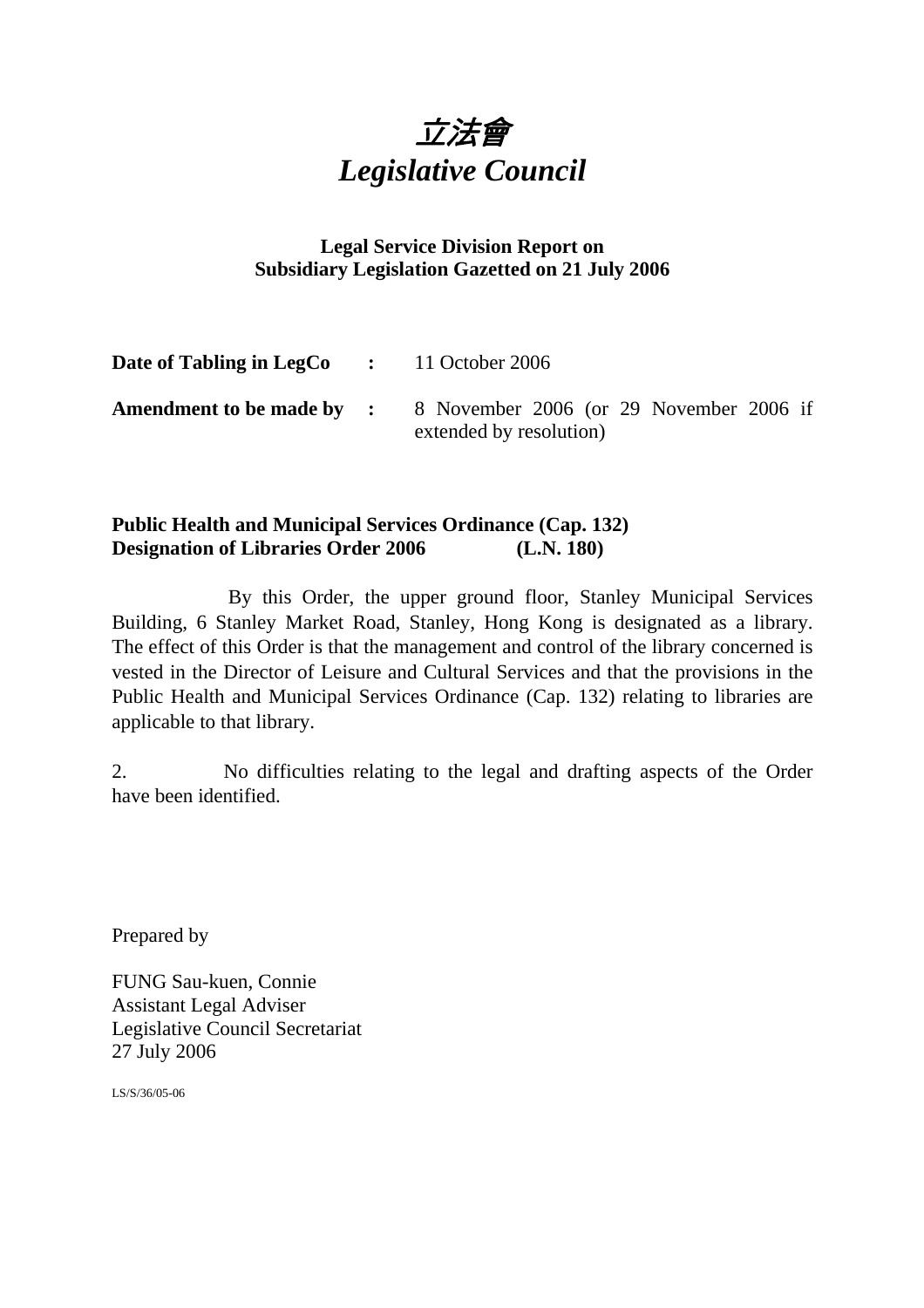

## **Legal Service Division Report on Subsidiary Legislation Gazetted on 28 July 2006**

## **SUBSIDIARY LEGISLATION NOT REQUIRED TO BE TABLED AND NOT SUBJECT TO AMENDMENT**

## **Western Harbour Crossing Ordinance (Cap. 436) Western Harbour Crossing Ordinance (Replacement of Schedule 1) Notice 2006 (L.N. 181)**

 The Western Harbour Crossing Ordinance (Cap. 436) ("the Ordinance") provides for a specified toll adjustment mechanism in respect of the Western Harbour Crossing. Under Schedule 4 to the Ordinance, the Western Harbour Tunnel Company Limited ("the Company") or the franchisee may effect toll increases on six specified dates: 1 January 2001, 1 January 2005, 1 January 2009, 1 January 2013, 1 January 2017 and 1 January 2021. Under section 46(1) of the Ordinance, however, if the Company's or the franchisee's net revenue in any year (which is not a year ending immediately before the specified dates) is less than the minimum estimated net revenue for that year specified in Schedule 5 to the Ordinance, the Company or the franchisee may apply to the Secretary for the Environment, Transport and Works to give effect to the next anticipated toll increase. The maximum levels of increase in respect of different categories of vehicles, from operating date up to 31 December 2010 or during the period of 13 years beginning on operating date, are specified in Schedule 2 to the Ordinance.

2. Under section 52(1) of the Ordinance, where a toll is increased in accordance with the Ordinance and the project agreement, the Commissioner for Transport shall by notice published in the Gazette amend Schedule 1 to vary the relevant tolls. Under section 52(2), the Company or the franchisee shall not give effect to more than one increase in the tolls in one year. The last toll increase came into effect on 31 July 2005 (L.N. 129 of 2005). Section 52(3) provides that section 34 of the Interpretation of General Clauses Ordinance (Cap. 1) shall not apply in respect of such notice, hence the notice is not tabled before the Legislative Council and not subject to amendment by Legislative Council. This Notice replaces the existing Schedule 1 to the Ordinance to show the new tolls.

3. Members may refer to an information paper (LC Paper No. CB(1)1963/05-06(01)) issued by Environment, Transport and Works Bureau to the Panel on Transport in July 2006 for background information. A comparison table of the existing and new tolls is provided in Annex B to the information paper.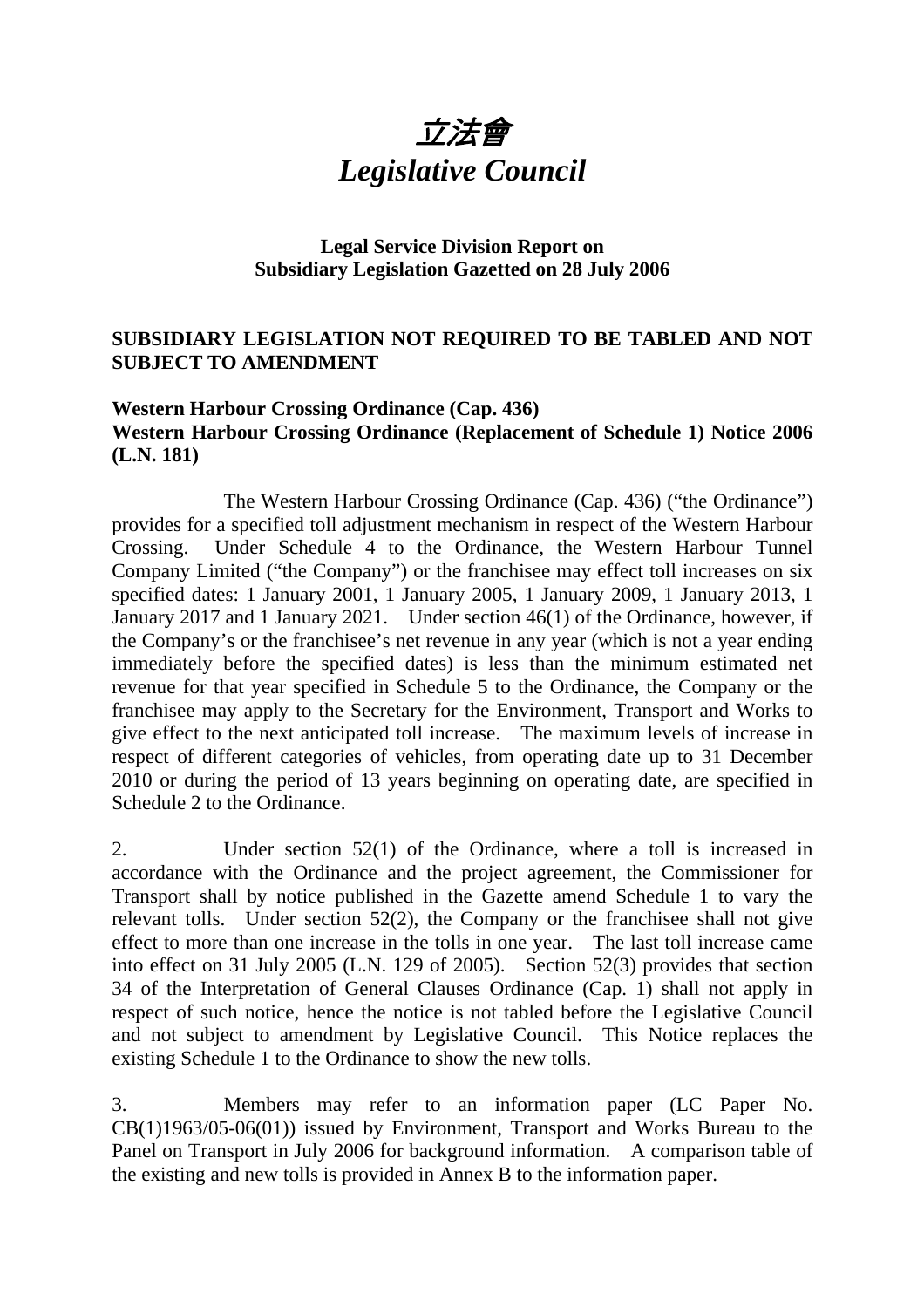4. According to the information paper, the Company's net revenue has consistently fallen short of the specified levels since operation of the Western Harbour Crossing began in 1997. To date, the Company has raised its statutory tolls four times in December 2000, July 2002, February 2004 and July 2005. In practice, however, concessionary tolls which are less than the statutory tolls have been offered by the Company to all vehicle classes. According to the Administration, the actual toll levels will remain unchanged and users will not be affected by the revision as contained in this Notice.

5. The Notice came into operation on 31 July 2006.

Prepared by

Kitty Cheng Assistant Legal Adviser Legislative Council Secretariat 1 August 2006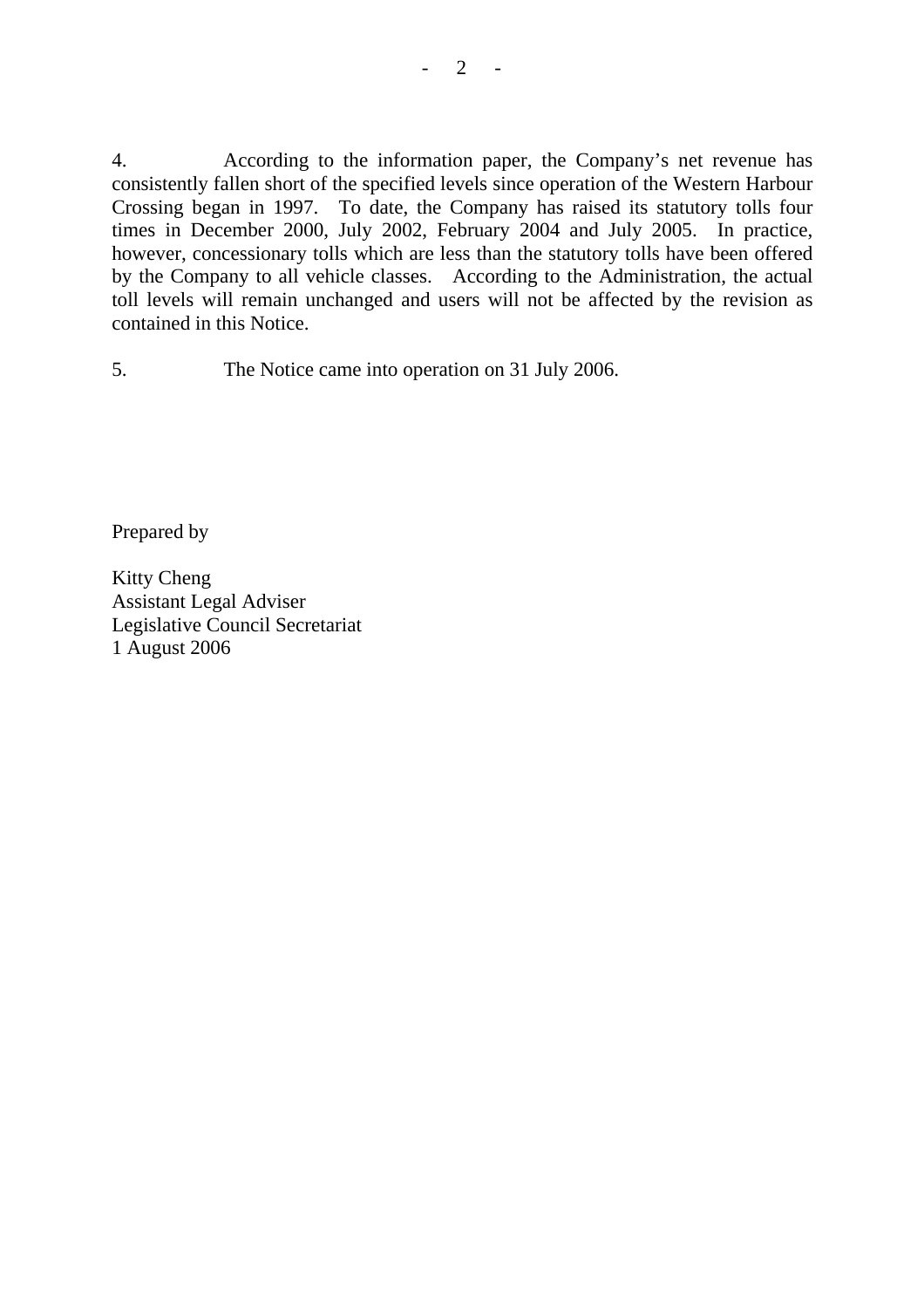

## **Legal Service Division Report on Subsidiary Legislation Gazetted on 11 August 2006**

| Date of tabling in LegCo |  | $\therefore$ 11 October 2006                                                                        |  |  |  |  |
|--------------------------|--|-----------------------------------------------------------------------------------------------------|--|--|--|--|
|                          |  | <b>Amendment to be made by :</b> 8 November 2006 (or 29 November 2006 if<br>extended by resolution) |  |  |  |  |

**Public Health and Municipal Services Ordinance (Cap. 132) Public Health and Municipal Services (Setting Aside Places for Use as Public Pleasure Grounds) (No. 2) Order 2006 (L.N. 182) Public Health and Municipal Services Ordinance (Amendment of Fourth Schedule) (No. 2) Order 2006 (L.N. 183)** 

By the Order (i.e. L.N. 182) made under section 106(1) of the Public Health and Municipal Services Ordinance (Cap. 132) (the Ordinance), the Director of Leisure and Cultural Services (the Director) has set aside for use as public pleasure grounds the following places (specified places):-

| On the Island of Hong Kong | Tong Shui Road Garden<br>Yuk Kwai Shan Service Reservoir<br>Sitting-out area |
|----------------------------|------------------------------------------------------------------------------|
|                            |                                                                              |
| In Kowloon                 | Nan Lian Garden                                                              |
| In the New Territories     | Chiu Tam Path Garden                                                         |
|                            | Kat Cheung Crescent Garden                                                   |
|                            | Wai Hon Road Garden                                                          |
|                            | Wo Yi Hop Road Garden                                                        |

2. The list of public pleasure grounds (other than bathing beaches) contained in the Fourth Schedule to the Ordinance is correspondingly amended by a separate Order (i.e. L.N.183) made by the Director under section 106(6) of the Ordinance by adding the above specified places under the appropriate headings of the list.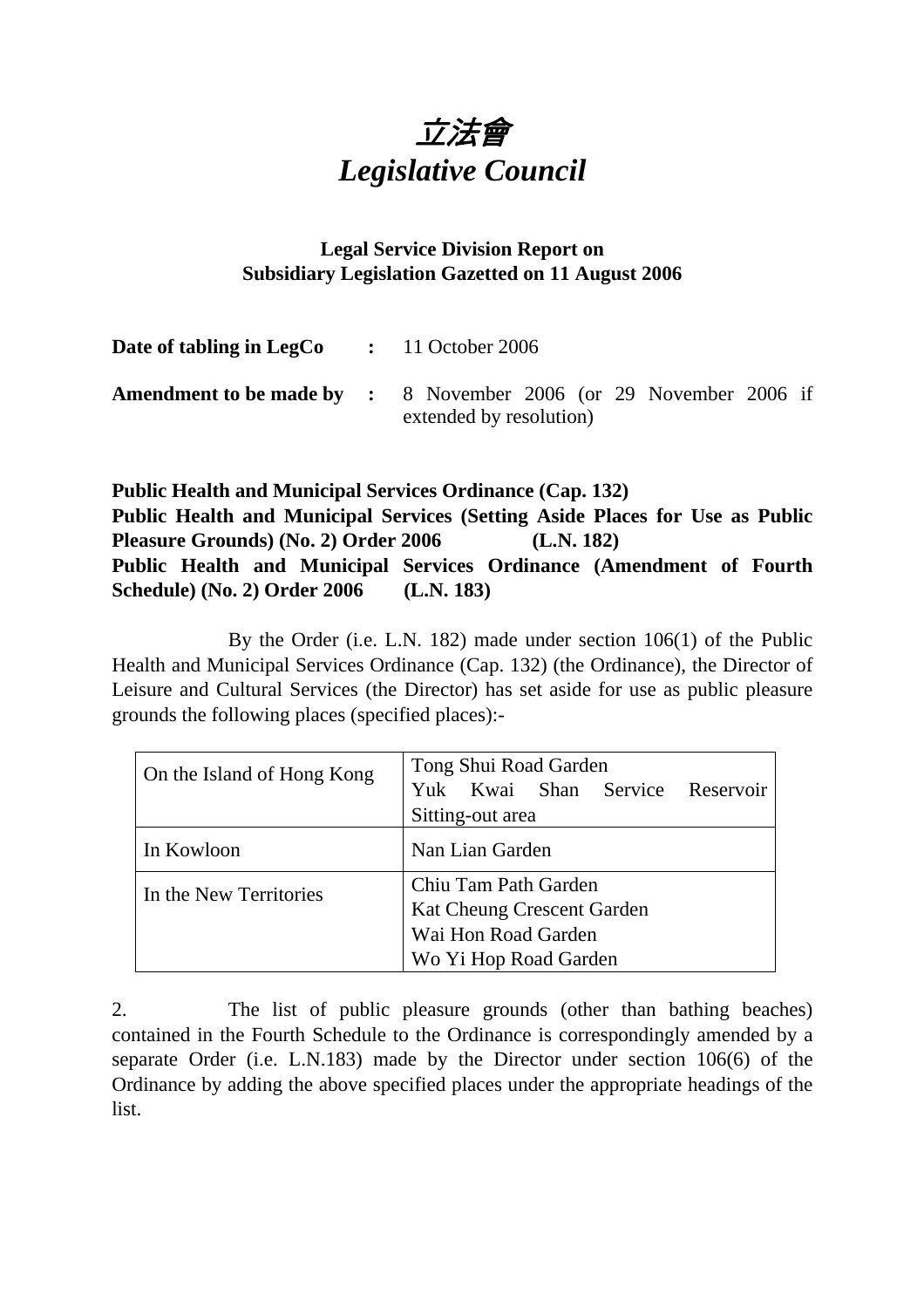3. The setting aside as public pleasure grounds of the specified places allows the Director as the Authority to assume the general control and management of the places pursuant to section 107 of the Ordinance and to exercise all the powers vested in the Authority by virtue of the provisions contained in Part X of the Ordinance, including the making of regulations and rules governing the public pleasure grounds. No difficulties in the legal or drafting aspects of the Orders have been observed.

Prepared by KAU Kin-wah Assistant Legal Adviser Legislative Council Secretariat 11 August 2006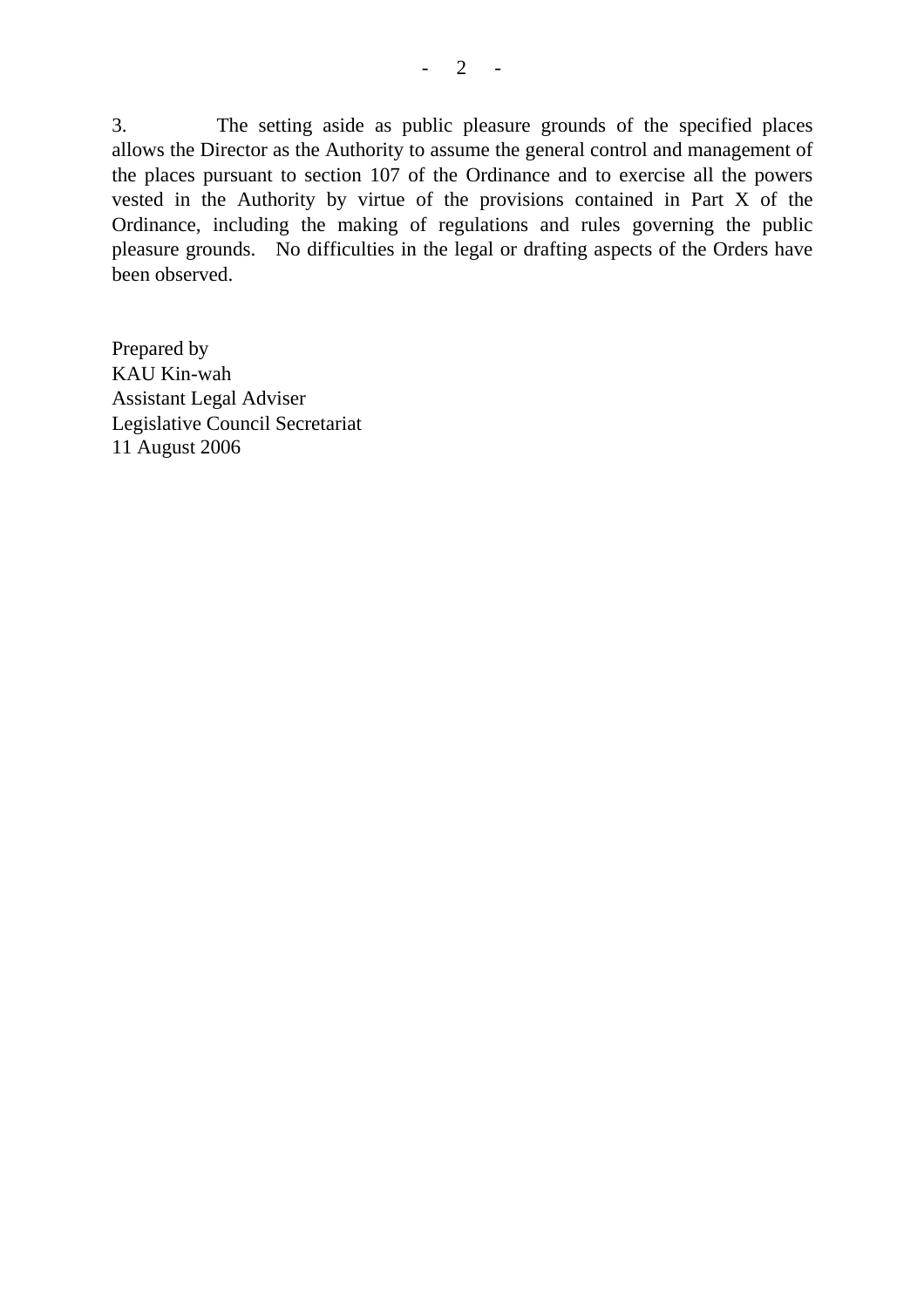

## **Legal Service Division Report on Subsidiary Legislation Gazetted on 1 September 2006**

| Date of tabling in LegCo       |  | $\therefore$ 11 October 2006                                                    |
|--------------------------------|--|---------------------------------------------------------------------------------|
| <b>Amendment to be made by</b> |  | $\therefore$ 8 November 2006 (or 29 November 2006 if<br>extended by resolution) |

## **Merchant Shipping (Limitation of Shipowners Liability) Ordinance (Cap. 434) Merchant Shipping (Limitation of Shipowners Liability) (Rate of Interest) (Amendment) (No. 2) Order 2006 (L.N. 184)**

 The Merchant Shipping (Limitation of Shipowners Liability) (Rate of Interest) (Amendment) (No. 2) Order 2006 ("the Order") is made under section 19(1) of the Merchant Shipping (Limitation of Shipowners Liability) Ordinance (Cap. 434) ("the Ordinance") by the Monetary Authority ("the MA") to prescribe the new rate of interest to be applied to limitation funds constituted under paragraph 1 of Article 11 of the Convention on Limitation of Liability for Maritime Claims, 1976 as applied by the Ordinance ("the Convention").

2. Under the Convention, shipowners and salvors may limit their liability for maritime claims by constituting limitation funds. A limitation fund shall comprise the amounts set out in the Convention and interest on those amounts.

3. The Order prescribes the new rate of interest applicable on or after 1 September 2006 to be 7.96%. According to the MA, the interest rate is on per annum basis. The existing interest rate of 7.38% was prescribed by the MA on 20 February 2006 and effective from 24 February 2006.

4. Members may refer to the LegCo Brief issued by the Financial Services and the Treasury Bureau on 1 September 2006 for background information. The Order has not been referred to any LegCo Panel.

5. The Order came into effect on the day it was published in the Gazette, that is, 1 September 2006.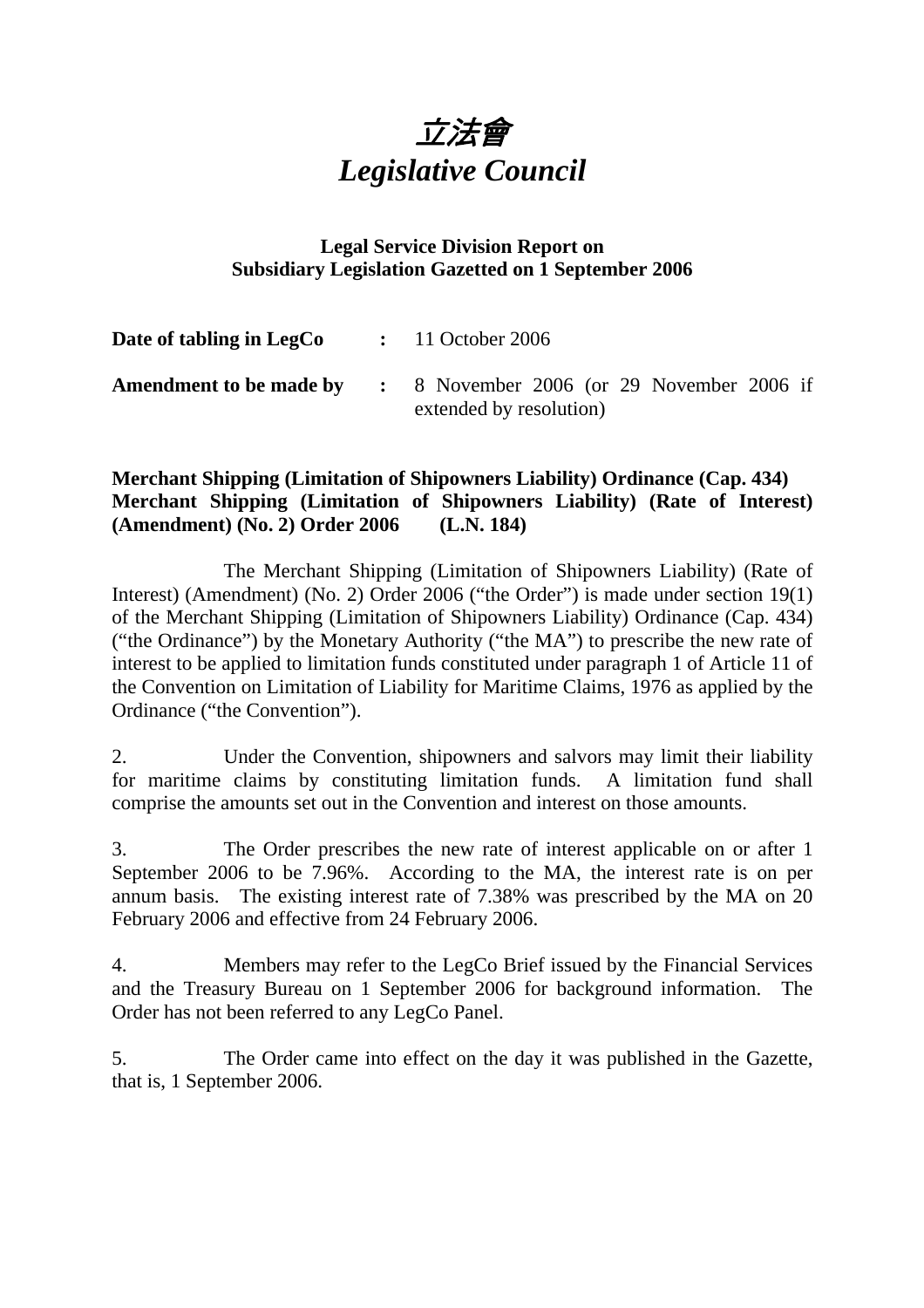## **Dentists Registration (Amendment) Ordinance 2006 (11 of 2006) Dentists Registration (Amendment) Ordinance 2006 (Commencement) Notice (L.N. 185)**

6. The Dentists Registration (Amendment) Ordinance 2006 amends the Dentists Registration Ordinance (Cap. 156) ("the Ordinance") and the Dentists (Registration and Disciplinary Procedure) Regulations (Cap. 156 sub. leg. A) to establish a Specialist Register for registered dentists qualified in various specialist fields of dentistry and the Education and Accreditation Committee. By this Notice, the Secretary for Health, Welfare and Food has appointed 30 November 2006 as the day on which the Ordinance shall come into operation.

7. The Panel on Health Services has not been consulted on the Notice.

8. Members may refer to the Report of the Bills Committee on the Dentists Registration (Amendment) Bill 2005 (Ref: CB(2)1831/05-06) for further information.

Prepared by

LAI Shun-wo, Monna Assistant Legal Adviser Legislative Council Secretariat 11 September 2006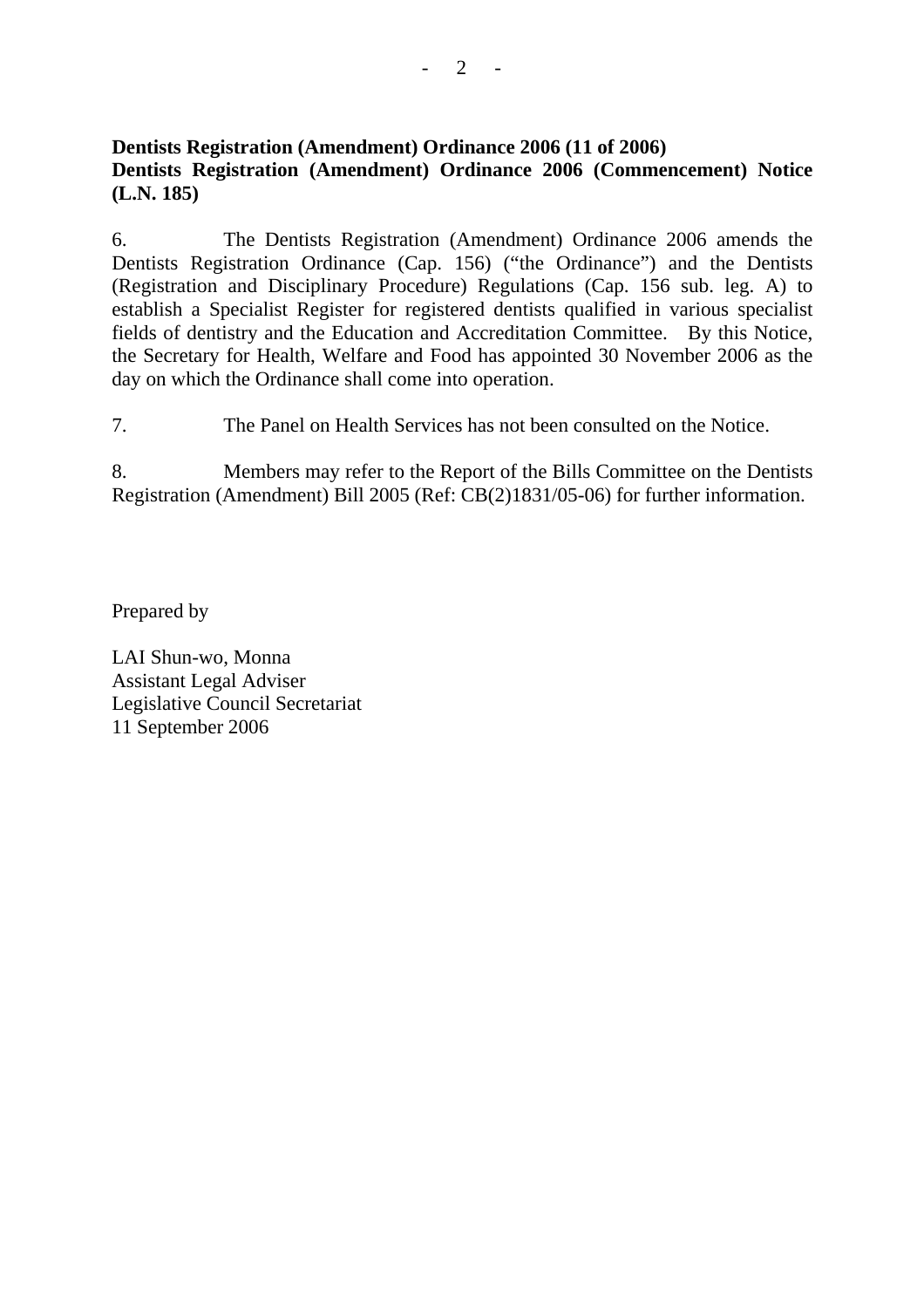

## **Legal Service Division Report on Subsidiary Legislation Gazetted on 8 September 2006**

## **LEGAL NOTICE NOT REQUIRED TO BE TABLED AT LEGISLATIVE COUNCIL**

## **Tai Lam Tunnel and Yuen Long Approach Road Ordinance (Cap. 474) Tai Lam Tunnel and Yuen Long Approach Road Ordinance (Toll Increase) Notice 2006 (L.N. 186)**

 Under section 39(1) of the Tai Lam Tunnel and Yuen Long Approach Road Ordinance (Cap. 474) ("the Ordinance"), the franchisee (Route 3 (CPS) Company Limited) may give effect to toll increases on each of the three specified dates referred to in Schedule 3 to the Ordinance (1 January 2003, 2010 and 2017). However, if the franchisee's actual net revenue ("ANR") for any year, which is not a year ending immediately before a specified date, is less than the minimum estimated net revenue ("MENR") for that year as specified in Schedule 4 to the Ordinance, the franchisee may advance an anticipated toll increase under section 40(1). Where the franchisee has effected all the anticipated toll increases pursuant to sections 39(1) and 40(1) and its ANR for any year occurring before the expiry of the franchise period is less than its MENR for that year, the franchisee may apply to the Secretary for the Environment, Transport and Works under section 42 of the Ordinance to give effect to an additional toll increase.

2. Schedule 1 to the Ordinance specifies the Tai Lam Tunnel and Yuen Long Approach Road Tolls. Under section 45(1), where a toll is increased, the Commissioner for Transport shall by notice published in the Gazette amend Schedule 1. Section 45(3) provides that section 34 of the Interpretation and General Clauses Ordinance (Cap. 1) shall not apply in respect of such notice. Accordingly, the notice is not required to be tabled before the Legislative Council and is not subject to Legislative Council's amendment.

3. This Notice replaces Schedule 1 to the Ordinance with a new Schedule 1 to reflect the increase of tolls payable under the Ordinance. The amounts of increase are in accordance with the maximum amounts permitted under Schedule 2 to the Ordinance.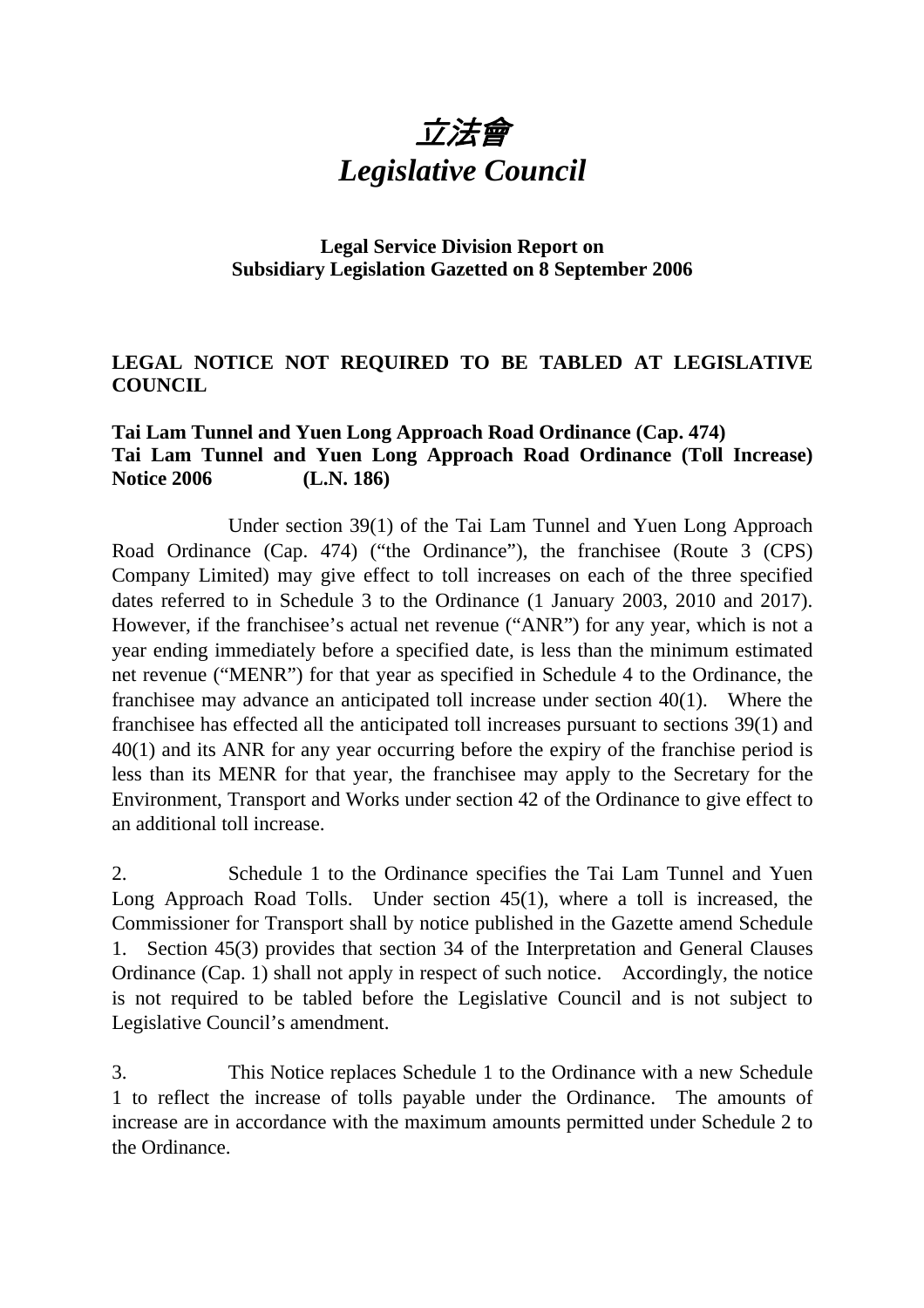# 4. A comparison of the existing and new statutory tolls is as follows:

| Category         | Vehicle                                                                                                                                              | Toll $(\$)$<br>(as from<br>17 September<br>2006) | Existing<br>Toll $(\$)$ |
|------------------|------------------------------------------------------------------------------------------------------------------------------------------------------|--------------------------------------------------|-------------------------|
| 1.               | Motorcycles, motor tricycles                                                                                                                         | 30                                               | 25                      |
| 2.               | Private<br>cars, electrically<br>powered<br>passenger vehicles, taxis                                                                                | 35                                               | 30                      |
| 3.               | Public and private light buses                                                                                                                       | 90                                               | 75                      |
| $\overline{4}$ . | (a) Light goods vehicles and special<br>purpose vehicles of a permitted gross<br>vehicle weight not exceeding 5.5<br>tonnes                          | 90                                               | 75                      |
|                  | (b) In a vehicle specified in paragraph (a),<br>each additional axle in excess of 2                                                                  | 40                                               | 35                      |
| 5.               | (a) Medium goods vehicles and special<br>purpose vehicles of a permitted gross<br>vehicle weight exceeding 5.5 tonnes<br>but not exceeding 24 tonnes | 100                                              | 85                      |
|                  | (b) In a vehicle specified in paragraph (a),<br>each additional axle in excess of 2                                                                  | 40                                               | 35                      |
| 6.               | (a) Heavy goods vehicles and special<br>purpose vehicles of a permitted gross<br>vehicle weight exceeding 24 tonnes                                  | 120                                              | 105                     |
|                  | (b) In a vehicle specified in paragraph (a),<br>each additional axle in excess of 2                                                                  | 40                                               | 35                      |
| 7.               | Public and private single-decked buses                                                                                                               | 90                                               | 75                      |
| 8.               | Public and private double-decked buses                                                                                                               | 105                                              | 90                      |

# Tai Lam Tunnel and Yuen Long Approach Road Tolls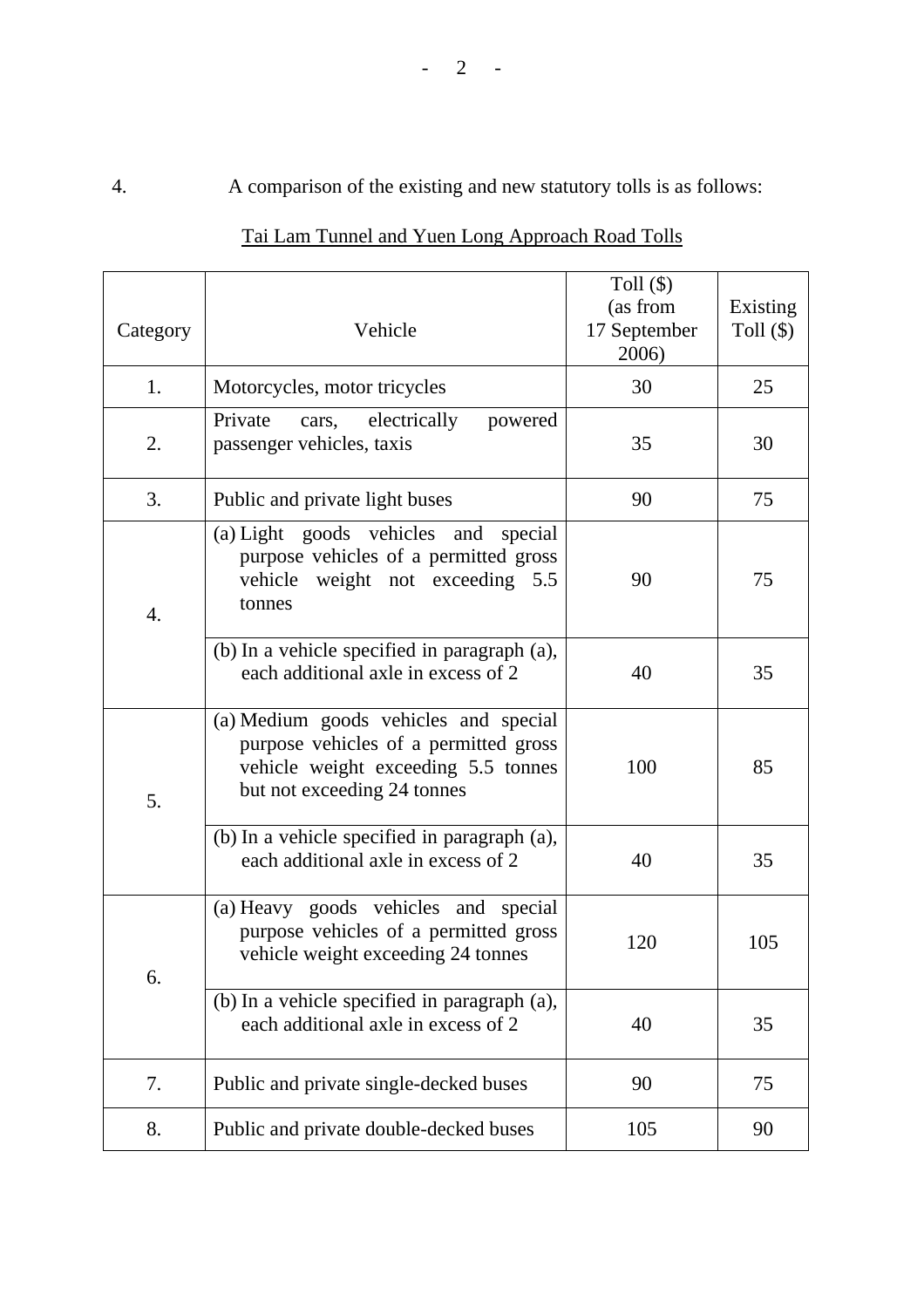5. The Environment, Transport and Works Bureau has provided an information paper about this Notice to the Panel on Transport in September 2006 (LC Paper No. CB(1)2185/05-06(01)). According to the information paper, despite the increase in the statutory tolls, the franchisee will continue to offer concessions to all types of vehicles so that the current toll levels would be maintained and users will not be affected. Details of the toll concessions are set out in Annex B to the paper. The Notice has not been discussed by the Transport Panel.

6. This Notice will come into operation on 17 September 2006.

Prepared by

FUNG Sau-kuen, Connie Assistant Legal Adviser Legislative Council Secretariat 15 September 2006

LS/S/40/05-06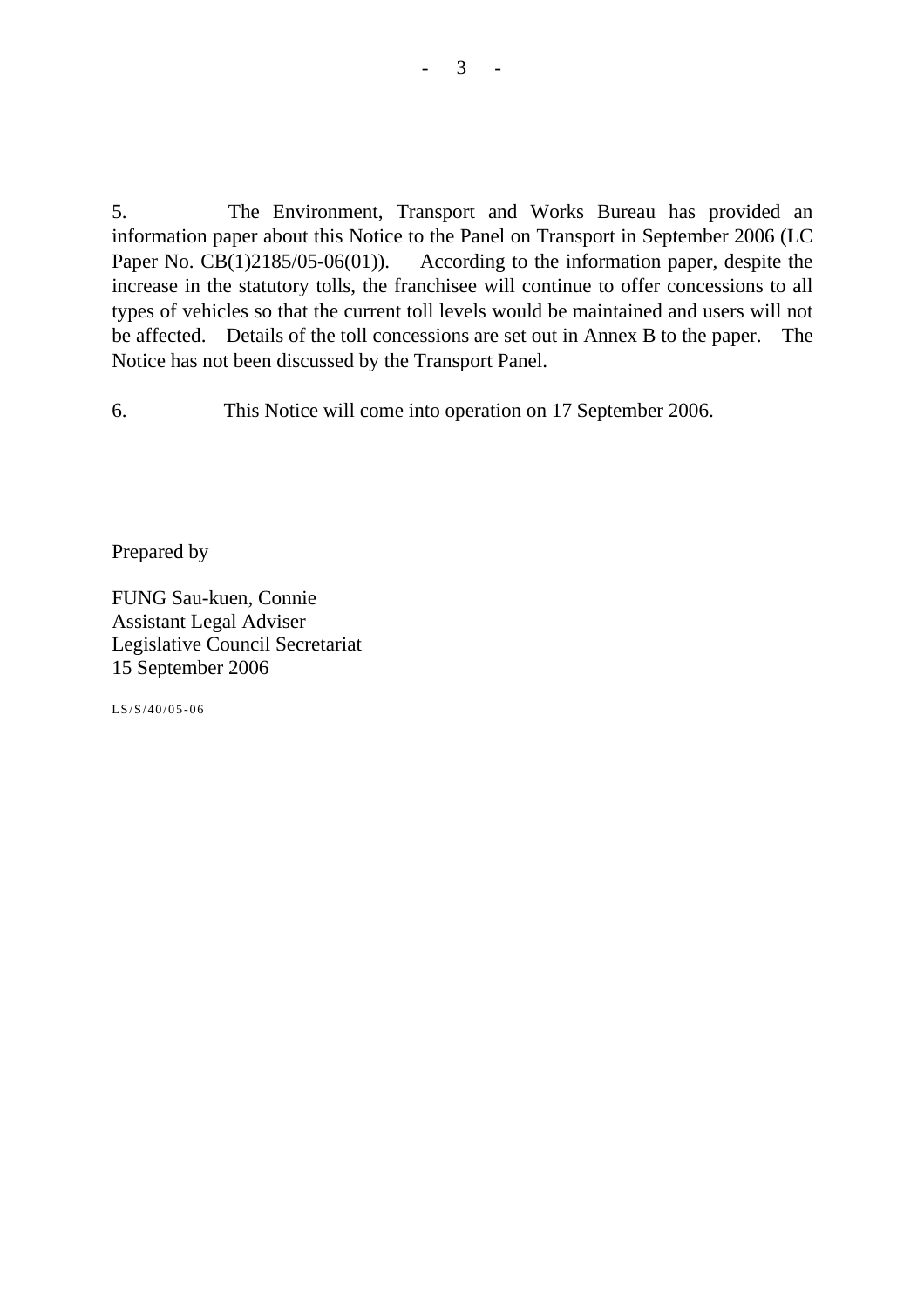

## **Legal Service Division Report on Subsidiary Legislation Gazetted on 15 September 2006**

| <b>Date of Tabling in LegCo</b> : 11 October 2006 |                                                                                                     |
|---------------------------------------------------|-----------------------------------------------------------------------------------------------------|
|                                                   | <b>Amendment to be made by :</b> 8 November 2006 (or 29 November 2006 if<br>extended by resolution) |

## **PART I COMMENCEMENT NOTICE**

#### **Legal Practitioners (Risk Management Education) Rules (Cap. 159 sub. leg. Z) Legal Practitioners (Risk Management Education) Rules (Appointment of Commencement Date) Notice 2006 (L.N. 187)**

1. The Legal Practitioners (Risk Management Education) Rules (Cap. 159 sub. leg. Z) ("the Rules") provide for the implementation of a programme of training courses on risk management for solicitors, foreign lawyers and trainee solicitors. The Law Society of Hong Kong intends to apply the Rules to different categories of lawyers by different phases. The Principal Rules have been applied to solicitors who are principals (L.N.s 146 and 154 of 2005).

2. Under section 12(2) of the Rules, the Council of The Law Society of Hong Kong appoints 1 November 2006 as the date on which the Rules shall take effect in relation to a solicitor who is not a principal and who was admitted as a solicitor of the High Court before 1 January 2001. The effect of L.N. 187 is that a solicitor who is not a principal and who was admitted as a solicitor of the High Court before 1 January 2001 is required to complete the relevant training courses on risk management education by 1 November 2006.

3. The Panel on Administration of Justice and Legal Services has not been consulted on the Notice.

4. There are no difficulties identified in relation to the legal or drafting aspect of the above item.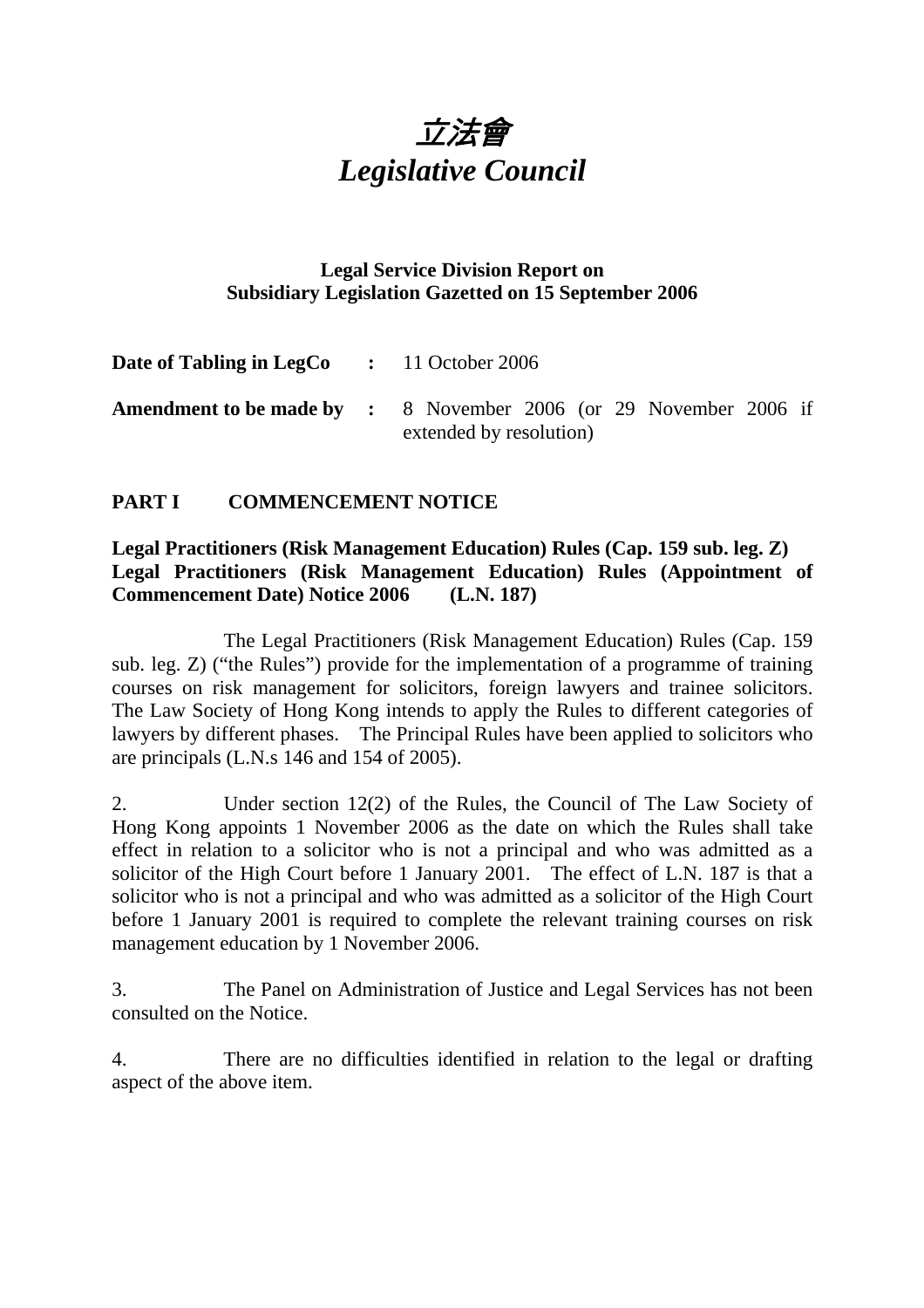#### **PART II LEGAL NOTICE NOT REQUIRED TO BE TABLED**

#### **United Nations Sanctions Ordinance (Cap. 537) United Nations Sanctions (Liberia) Regulation 2005 (Amendment) (No. 2) Regulation 2006 (L.N. 188)**

5. This Regulation amends the United Nations Sanctions (Liberia) Regulation 2005 (Cap. 537 sub. leg. X) ("the Principal Regulation") to give effect to two decisions of the Security Council of the United Nations ("Security Council").

6. The Regulation amends the Principal Regulation by adding a new section 10C to give effect to a decision of the Security Council in Resolution 1689 of 20 June 2006 to renew a measure imposed by Resolution 1521 of 22 December 2003 by providing for the prohibition against the direct or indirect import of rough diamonds from Liberia.

7. The Regulation amends section 14A(2) of the principal Regulation by adding a new paragraph(d) to give effect to a decision of the Security Council in Resolution 1683 of 13 June 2006 to allow the supply, delivery or carriage of certain prohibited goods to Liberia. The relevant prohibited goods are weapons or ammunition, as approved in advance on a case-by-case basis by the Committee of the Security Council established pursuant to paragraph 21 of Resolution 1521, intended for use by members of the Liberian police and security forces who have been vetted and trained since the inception of the United Nations Mission in Liberia in October 2003.

8. The Regulation amends section 15A(2) of the principal Regulation by adding a new paragraph(c) to give effect to a decision of the Security Council in Resolution 1683 of 13 June 2006 to allow the provision to Liberia of technical assistance or training related to the supply, delivery, manufacture, maintenance or use of weapons or ammunition, as approved in advance on a case-by-case basis by the Committee of the Security Council established pursuant to paragraph 21 of Resolution 1521, intended for use by members of the Liberian police and security forces who have been vetted and trained since the inception of the United Nations Mission in Liberia in October 2003.

9. Although L.N. 188 is not subject to scrutiny of the Legislative Council under section 34 of the Interpretation and General Clauses Ordinance (Cap. 1), it comes within the terms of reference of the Subcommittee to Examine the implementation in Hong Kong of Resolutions of the United Nations Security Council in relation to Sanctions. It is recommended that the Regulation be referred to the Subcommittee for further study.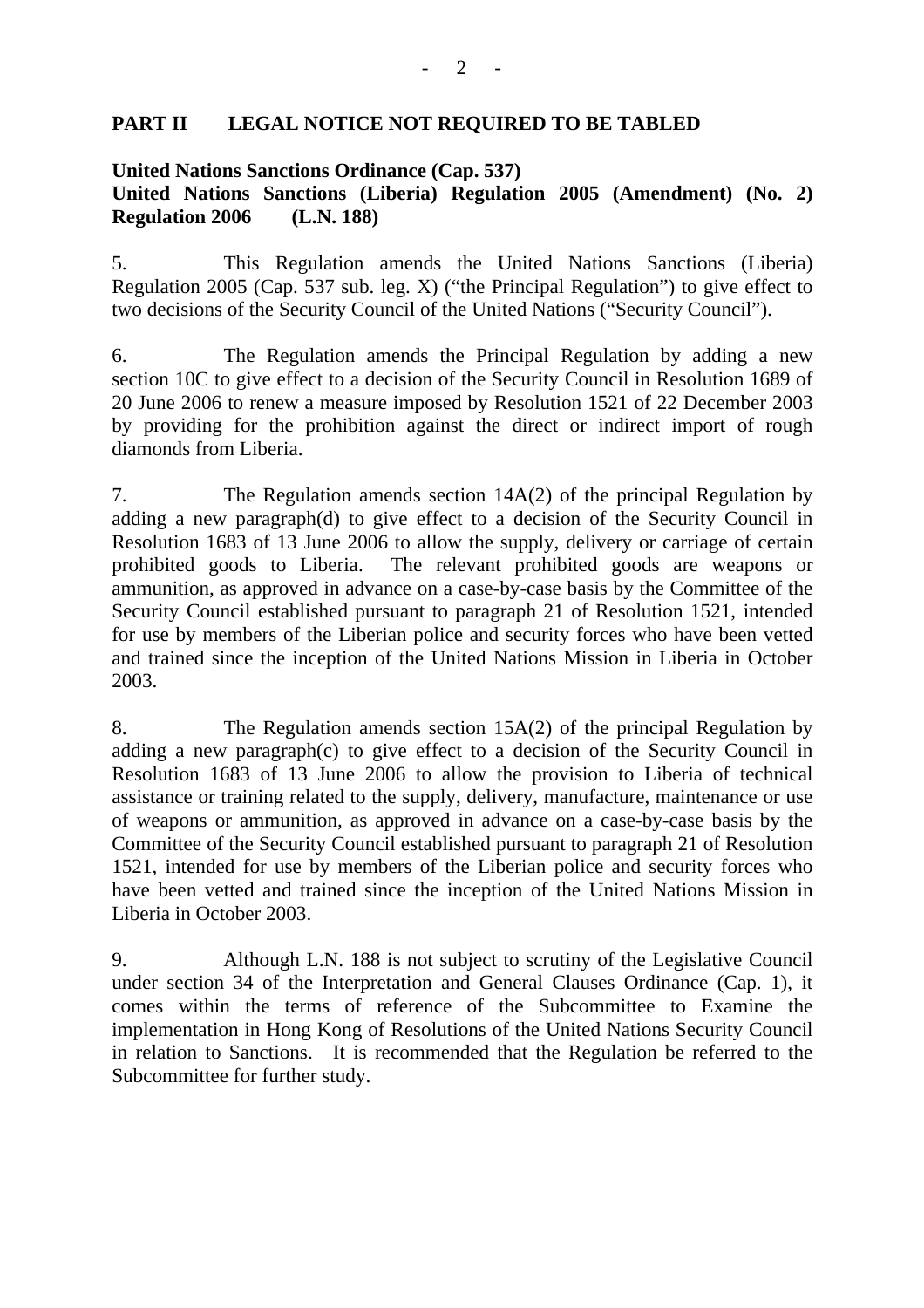10. The Panel on Commerce and Industry has not been consulted on the Regulation.

Prepared by

LAM Ping-man, Stephen Assistant Legal Adviser Legislative Council Secretariat 26 September 2006

LS/S/41/05-06